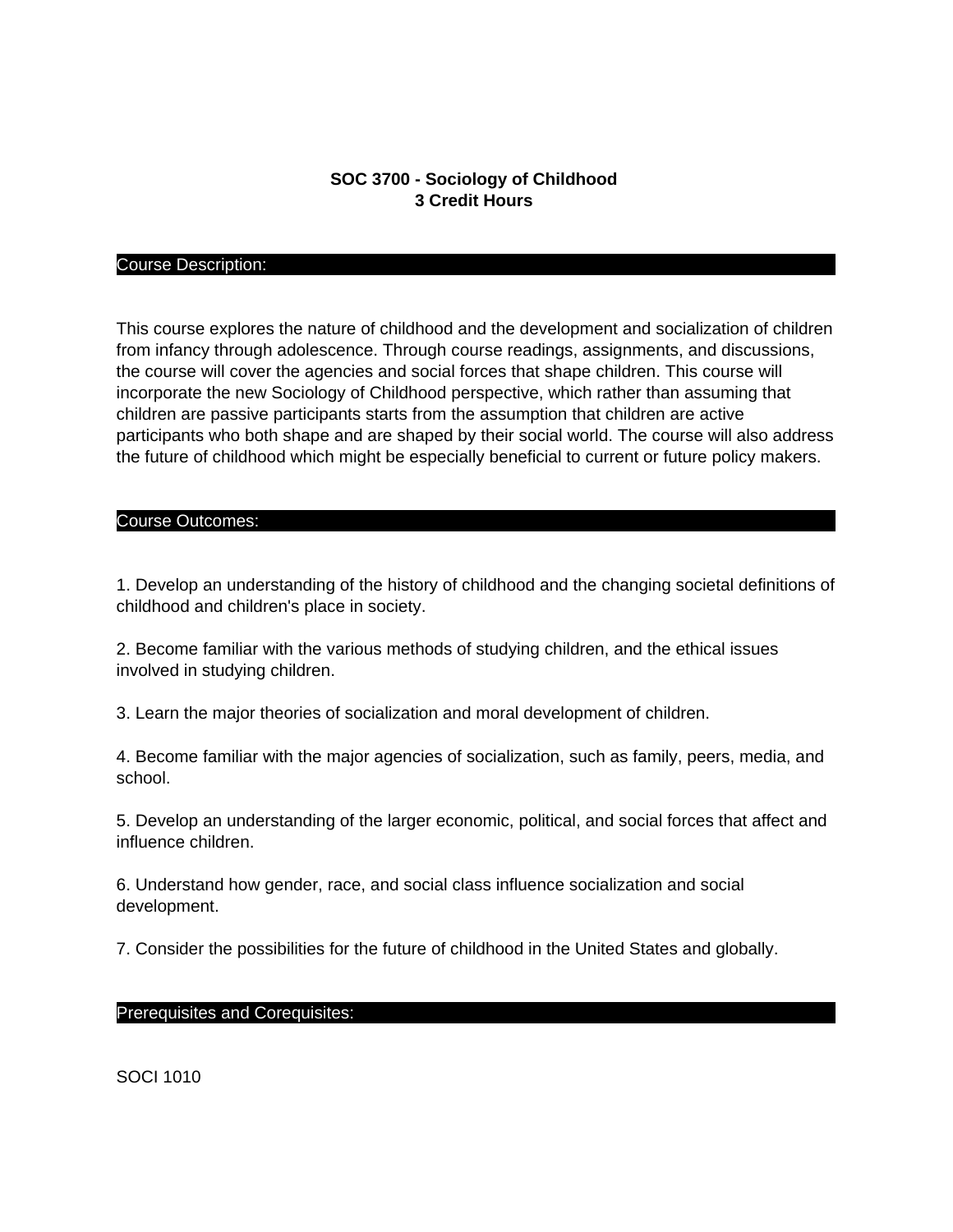### Specific Course Requirements:

The student must have a basic knowledge of computers, the Internet, and email. The student's computer must have Microsoft Word, Adobe Acrobat Reader, and Powerpoint Viewer.

### Required Textbooks:

Please visit the [Virtual Bookstore](http://www.bkstr.com/tnecampusstore/home/en) to obtain textbook information for this course. Move your cursor over the "Books" link in the navigation bar and select "Textbooks & Course Materials." Select your Program, Term, Department, and Course; then select "Submit."

### Hardware and Software Requirements:

Minimum hardware requirements can be found here.

Minimum software requirements can be found here.

# **Common applications you might need:**

To read a PDF file download the latest version of Adobe Reader here Don't have Microsoft Word? Explore an alternative OpenOffice here Accessing a PowerPoint file? Download the PowerPoint Viewer here Web Resources:

Purdue OWL Online Writing Lab (for APA, MLA, or Chicago style)

The Writing Center Online Writer's Handbook

### Student Resources:

- Technical support information can be found on the **TN** eCampus Help Desk page.
- Smarthinking virtual tutoring is available **FREE** of charge. to access Smarthinking, visit the course homepage and select Smarthinking under Course Resources. You also view sample sessions to see what Smarthinking offers and how it works.
- Information on other student issues or concerns can be located on the TN eCampus **Student Resources page.**

### Instructor Information: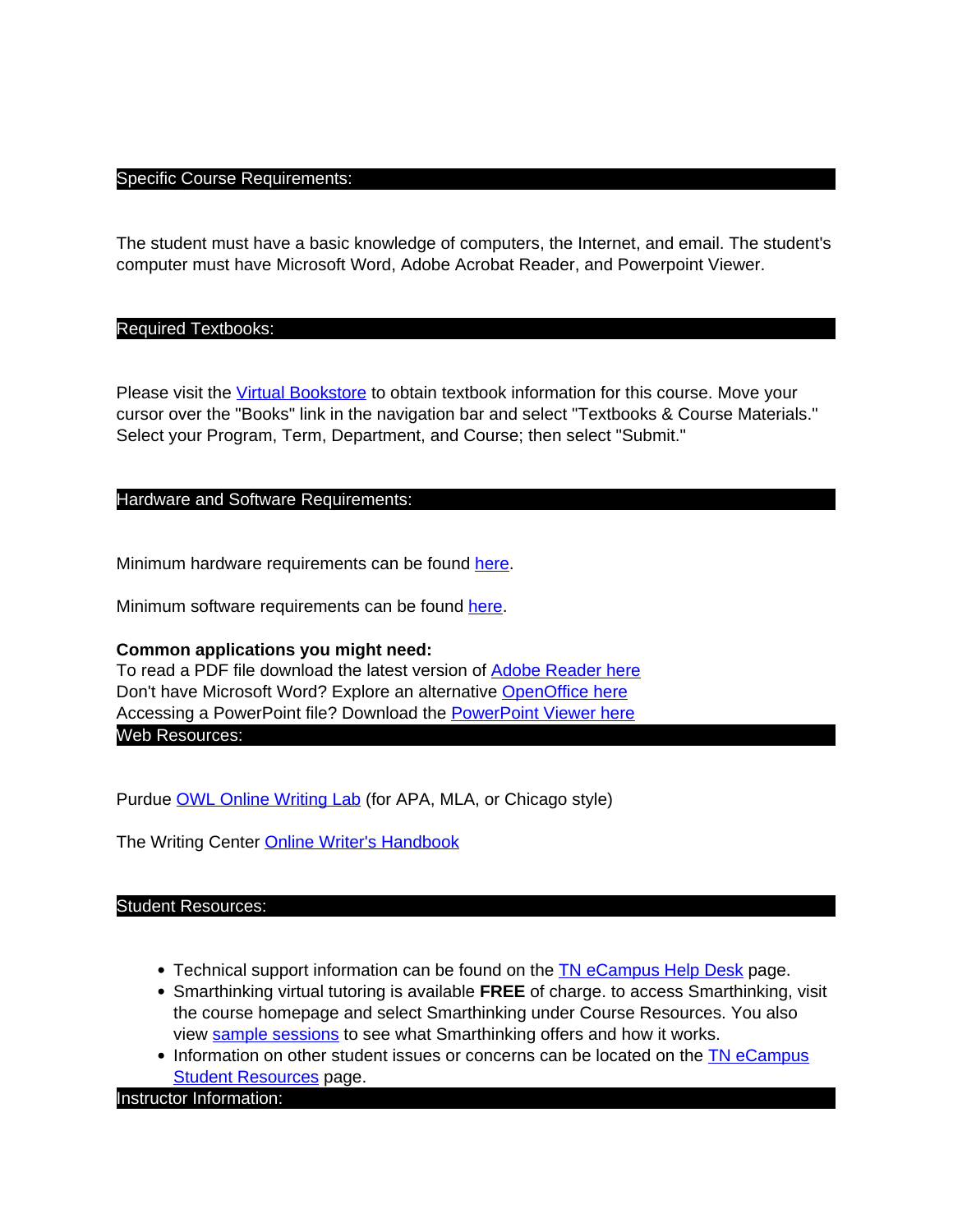Please see "Instructor Information" in the Getting Started Module for instructor contact information, virtual office hours, and other communication information. You can expect to receive a response from the instructor within 24-48 hours unless notified of extenuating circumstances.

# Testing Procedures:

The course is divided into five modules. Students will have to take a timed online multiplechoice quiz for each module, and complete an assignment for each module, which will not be timed. The students can take the quiz and submit the assignment answers anytime during the module, but must have completed both of the end of the module.

Quizzes will cover the text book, articles, charts, and instructor remarks.

All of these are included in each module.

# Grading Procedures:

The grade will be based on quiz scores, assignment grades, charts, and discussion participation.

There will be five discussion topics to which students will have to make regular posts. Grading of the discussion participation will be based on the quality and quantity of posts, and the frequency of reading the posts of others. Regular participation in discussions is required in order to get a high grade. No one part of the course will constitute a large portion of the final grade, but work must consistently be done in a conscientious and accomplished manner in order for the student to receive an A or a B. The chat room is to be used for students to receive help and clarification from the instructor, and to discuss assignments and projects with other students. It is not a part of the course that is required or graded.

# Grading Scale:

Grading: Quizzes 45% of the final grade-each quiz is 9%

Assignments 40% of the final grade-each assignment is 8%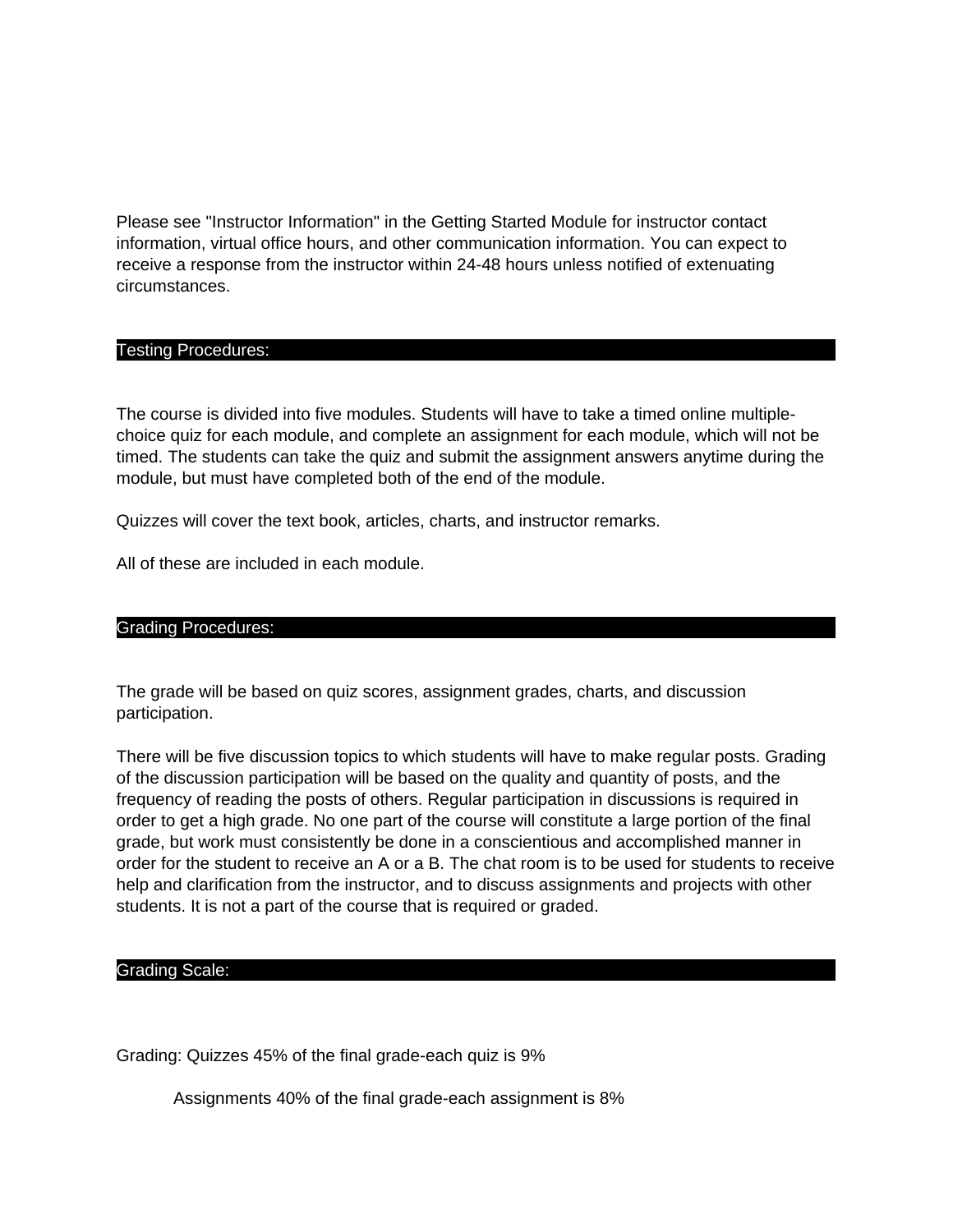Discussion Participation 15% of the final grade-each discussion is 3%

90-100 A

80-89 B

70-79 C

60-69 D

00-59 F

# Assignments and Projects:

Grading: Quizzes 45% of the final grade-each quiz is 9%

Assignments 40% of the final grade-each assignment is 8%

Discussion Participation 15% of the final grade-each discussion is

3% 90-100 A

80-89 B

70-79 C

60-69 D

00-59 F

### Class Participation:

Students will have to actively participate in five discussions. Students are also expected to regularly check their email for information provided by the instructor. I do not include chat room participation in grading, because I want well thought out remarks when students address course content. The chat room is for clarification and casual interaction. Students are expected to disagree in their discussion posts, but they should at all times be polite and respectful. Students should feel free to disagree with the instructor in discussion posts. Taking part in a discussion requires reading the posts of other students and making your own posts in a regular and consistent manner. Making five posts in one day every two weeks is not taking part in a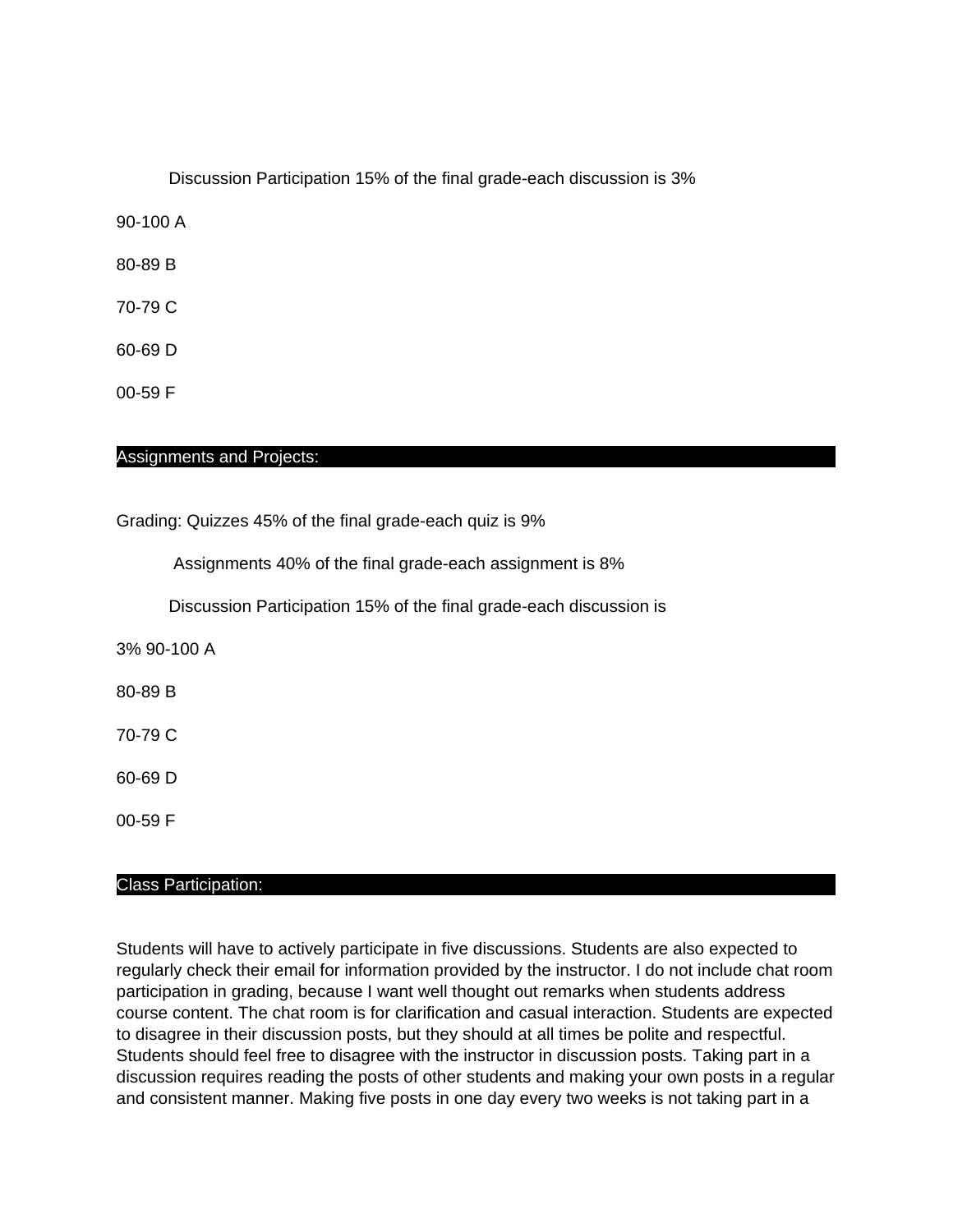discussion. There is an anonymous discussion group to which you can make posts at any time in the course without revealing who you are. This is for any negative or positive comments you want to make about the course, assignments quizzes, etc.

### Course Ground Rules:

The following two statements (1., 2.) were derived from the TBR System-wide Student Rules document, released January 2012:

RULES OF THE TENNESSEE BOARD OF REGENTS STATE UNIVERSITY AND COMMUNITY COLLEGE SYSTEM OF TENNESSEE SYSTEMWIDE STUDENT RULES CHAPTER 0240-02-03 STUDENT CONDUCT AND DISCIPLINARY SANCTIONS

Read the document in its entirety here.

# **1. Standards of Conduct:**

- Students are required to adhere to the same professional, legal and ethical standards of conduct online as on campus. In addition, students should conform to generally accepted standards of "netiquette" while sending e-mail, posting comments to the discussion board, and while participating in other means of communicating online. Specifically, students should refrain from inappropriate and/or offensive language, comments and actions.
- **2.** Review the TN eCampus Academic Integrity/Academic Honesty Policy**:**
	- In their academic activities, students are expected to maintain high standards of honesty and integrity. Academic dishonesty is prohibited.

Such conduct includes, but is not limited to:

- an attempt by one or more students to use unauthorized information in the taking of an exam
- to submit as one's own work, themes, reports, drawings, laboratory notes, computer programs, or other products prepared by another person,
- or to knowingly assist another student in obtaining or using unauthorized materials.

Plagiarism, cheating, and other forms of academic dishonesty are prohibited.

Students guilty of academic misconduct, either directly or indirectly through participation or assistance, are subject to disciplinary action through the regular procedures of the student's home institution. Refer to the student handbook provided by your home institution to review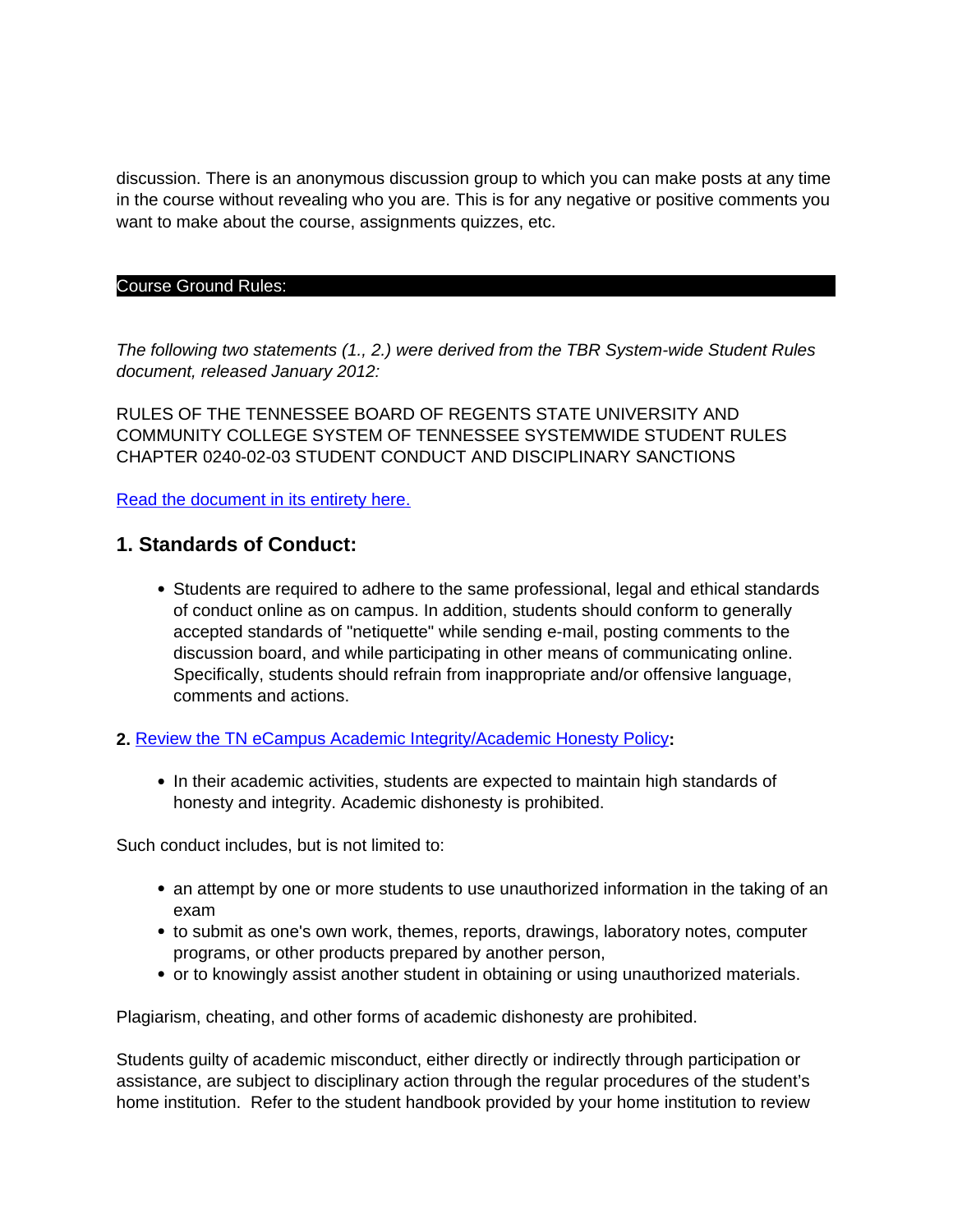the student conduct policy.

In addition to other possible disciplinary sanctions that may be imposed, the instructor has the authority to assign an "F" or zero for an activity or to assign an "F" for the course.

# **Other Course Rules:**

Students are expected to:

- Participate in all aspects of the course
- Communicate with other students
- Learn how to navigate in Brightspace
- Keep abreast of course announcements
- Use the assigned course management (Brightspace) email address rather than a personal email address
- Address technical problems immediately:
	- Contact Technical Support
	- o View Term Calendar here
- Observe course netiquette at all times.

# Guidelines for Communications:

# **Email:**

- Always include a subject line.
- Remember without facial expressions some comments may be taken the wrong way. Be careful in wording your emails. Use of emoticons might be helpful in some cases.
- Use standard fonts.
- Do not send large attachments without permission.
- Special formatting such as centering, audio messages, tables, html, etc. should be avoided unless necessary to complete an assignment or other communication.
- Respect the privacy of other class members

# **Discussions:**

- Review the discussion threads thoroughly before entering the discussion. Be a lurker then a discussant.
- Try to maintain threads by using the "Reply" button rather starting a new topic.
- Do not make insulting or inflammatory statements to other members of the discussion group. Be respectful of other's ideas.
- Be patient and read the comments of other group members thoroughly before entering your remarks.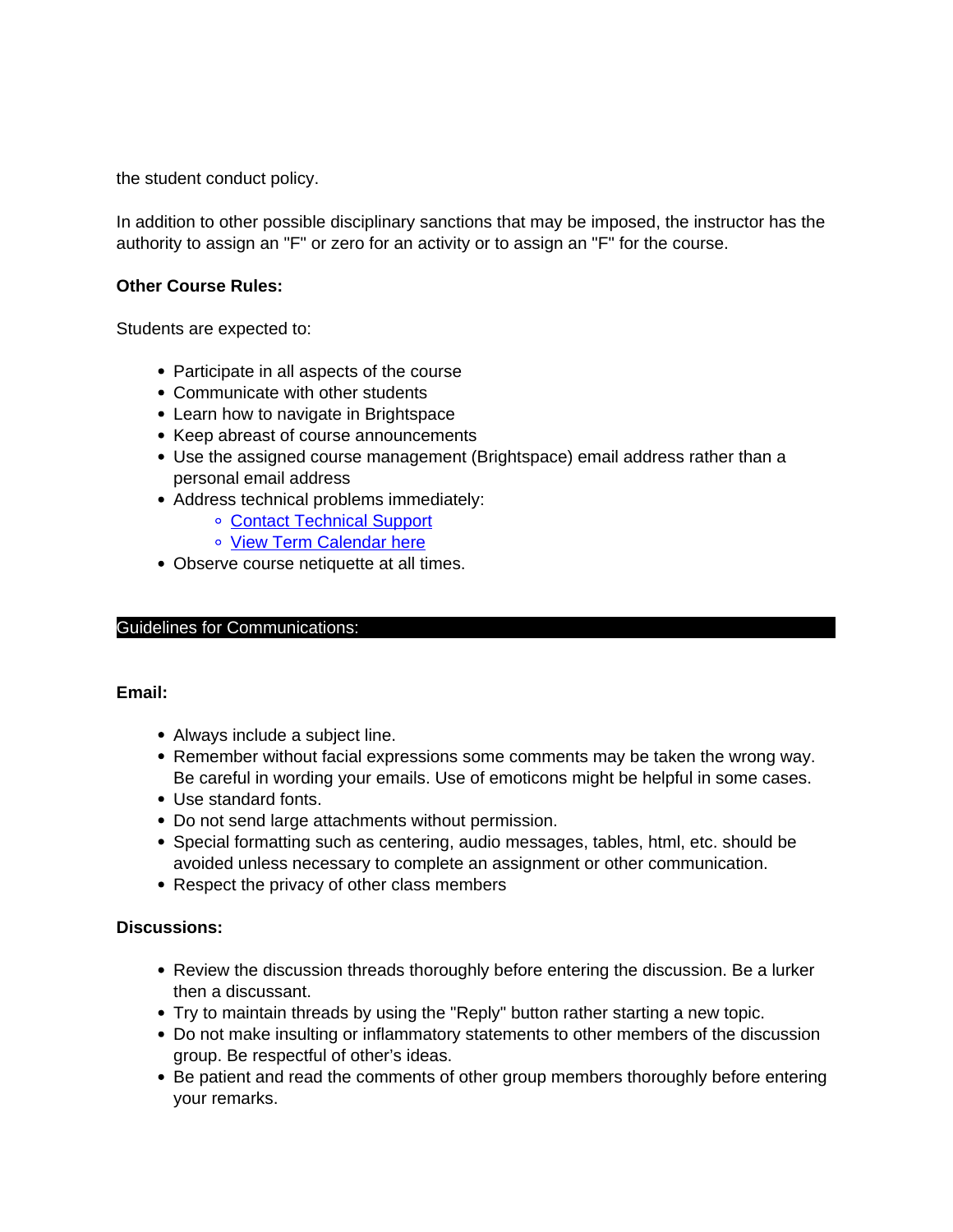- Be cooperative with group leaders in completing assigned tasks.
- Be positive and constructive in group discussions.
- Respond in a thoughtful and timely manner.

### Library:

The Tennessee Virtual Library is available to all students enrolled in TN eCampus programs and courses. Links to library materials (such as electronic journals, databases, interlibrary loans, digital reserves, dictionaries, encyclopedias, maps, and librarian support) and Internet resources needed by learners to complete online assignments and as background reading will be included within the course modules. To access the Virtual Library, go to the course homepage and select the **Virtual Library** link under Course Resources.

# Students with Disabilities:

Qualified students with disabilities will be provided reasonable and necessary academic accommodations if determined eligible by the appropriate disability services staff at their home institution. Prior to granting disability accommodations in this course, the instructor must receive written verification of a student's eligibility for specific accommodations from the disability services staff at the home institution. It is the student's responsibility to initiate contact with their home institution's disability services staff and to follow the established procedures for having the accommodation notice sent to the instructor.

# Syllabus Changes:

The instructor reserves the right to make changes as necessary to this syllabus. If changes are necessitated during the term of the course, the instructor will immediately notify students of such changes both by individual email communication and posting both notification and nature of change(s) on the course bulletin board.

# Disclaimer

The information contained in this syllabus is for general information purposes only. While we endeavor to keep this information up-to-date and accurate, there may be some discrepancies between this syllabus and the one found in your online course. The syllabus of record is the one found in your online course. Please make sure you read the syllabus in your course at the